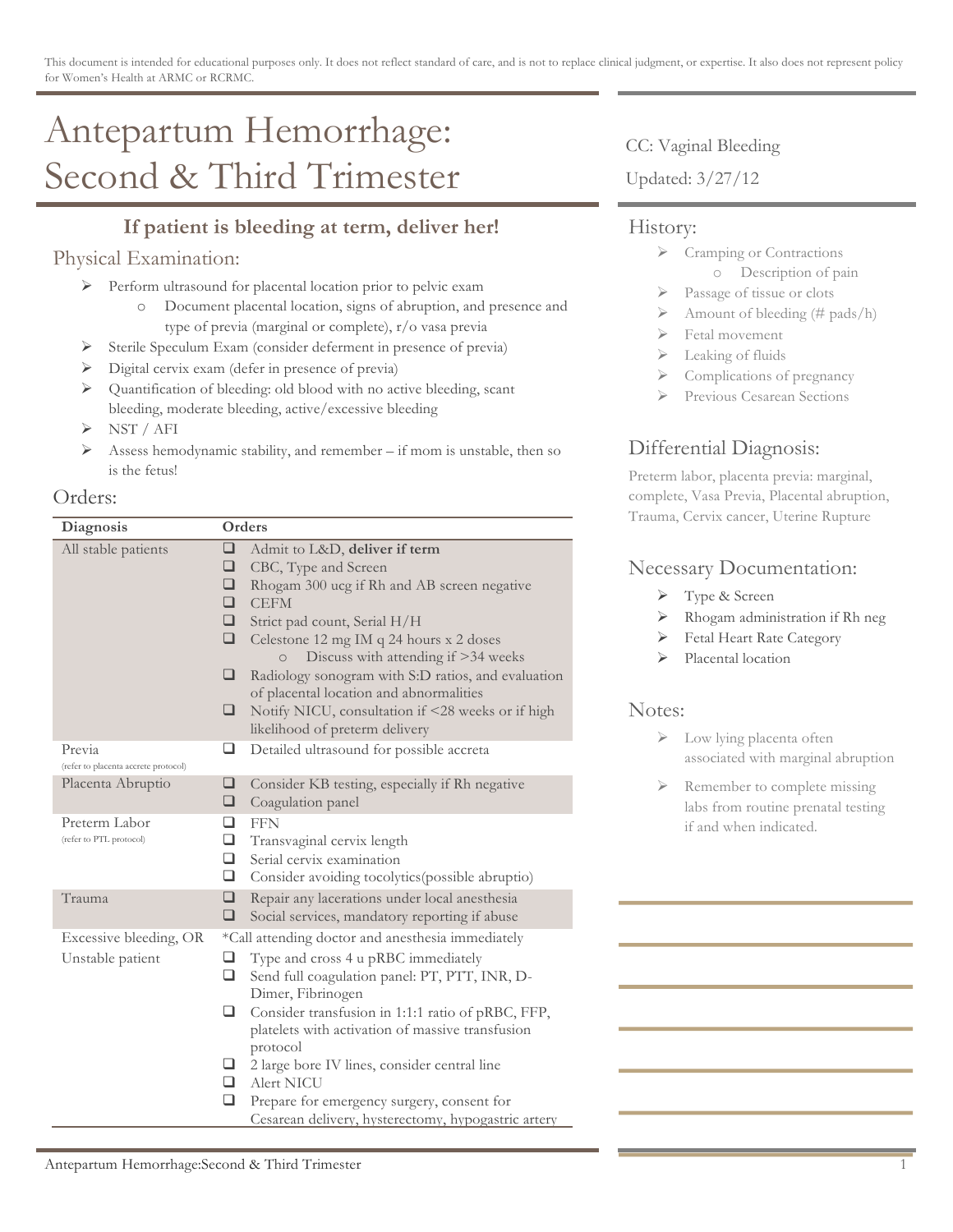This document is intended for educational purposes only. It does not reflect standard of care, and is not to replace clinical judgment, or expertise. It also does not represent policy for Women's Health at ARMC or RCRMC.

ligation

Preterm Discharge (term patients with bleeding get delivered):

- ! Criteria: no bleeding >24 hours, category 1 FHT, adequate transportation
- ! Instructions: Pelvic rest, NST/AFI 2x/week. Tailor to suspected diagnosis.

Algorithm for management of Placenta Previa: